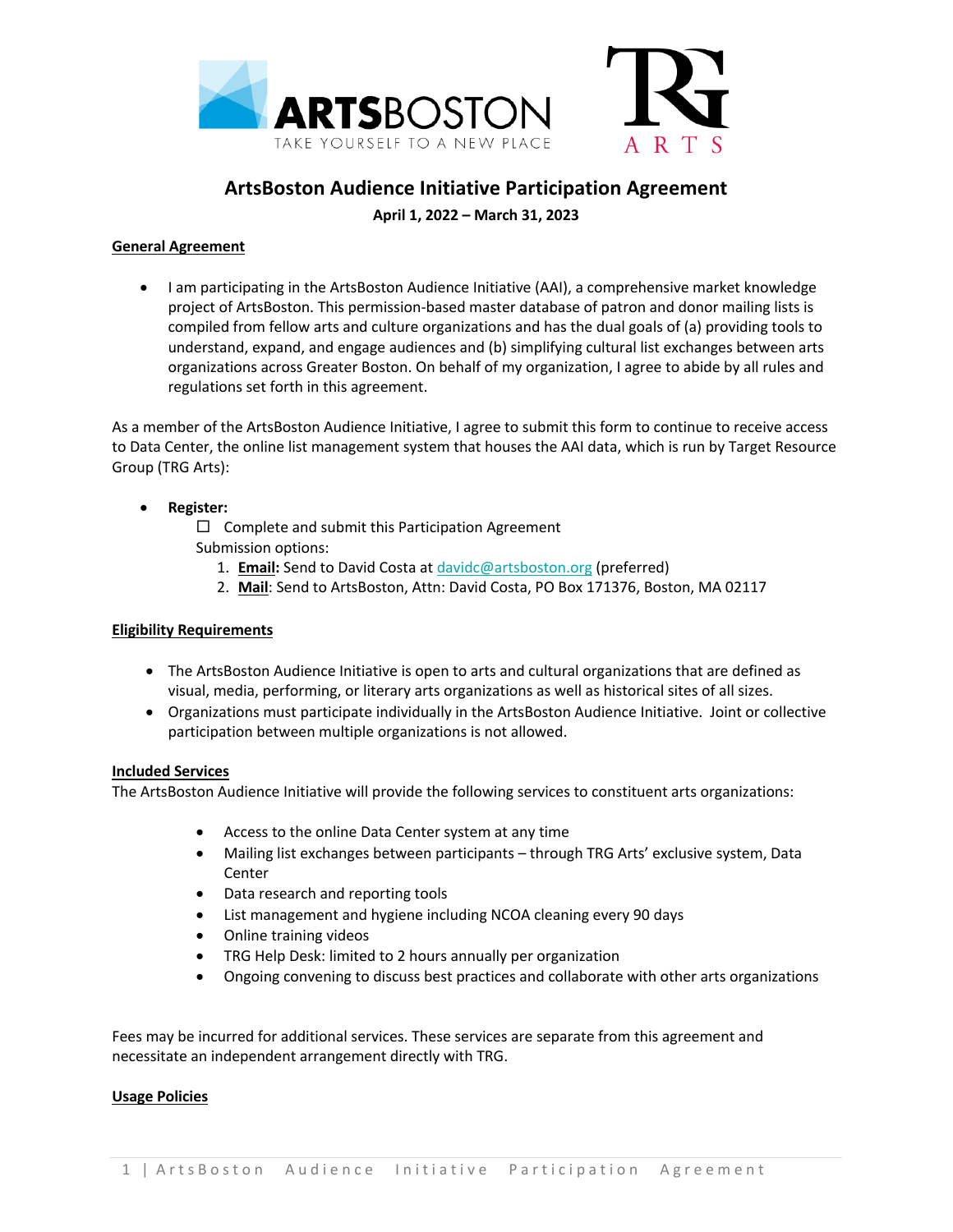I understand that I, on behalf of my organization which has contributed data to the ArtsBoston Audience Initiative, can use Data Center for research purposes and to build direct mail lists. I further understand that I am precluded from providing access to the AAI to any non-participating organization.

I understand that if my organization has decided to use the AAI for research purposes only, and will not be sharing any of our mailing list names for trade, we are not permitted to request mailing lists from other participating organizations.

I understand that my organization or any mail house or other vendor with whom I am contracted may not, under any circumstances, permanently retain a copy of mailing list data provided from other organizations. I agree not to use names culled from other organizations in the ArtsBoston Audience Initiative for fundraising purposes. Mailing lists that include names culled from other organizations may be used for marketing purposes to sell tickets or memberships, but may not be used for fundraising solicitations of any kind.

TRG and ArtsBoston may utilize my Aggregate Data (data that has been processed by TRG so that it does not identify any individual person or organization) for research, but may not use, sell or disclose individual data without my prior consent. TRG shall have the right to retain and use Aggregate Data for any purpose. If my organization decides to leave the program mid-cycle, our data shall be expunged from the tradable database, but will remain a part of the Aggregate Data (data that has been processed by TRG so that it does not identify any individual person or organization) for research purposes.

Participating Organization warrants and represents that patron data has not been collected pursuant to any privacy policy, terms of use, or similar representation made by the organization to the individual to whom the data relates which prohibits the use for sharing of aggregate or de-identified data.

### **Permission-Based Sharing**

To participate in this program, I agree to the rights and responsibilities of permission-based data-sharing. Specifically, I understand that:

- Data (lists) can only be shared with the express permission of the owner/organization.
- Under no circumstances will the ArtsBoston Audience Initiative or TRG Arts share, deliver, or export any data or list from the compiled database without the express consent and permission of the list owner; except in Aggregate form (see above).
- I understand that any information on a data list that I receive from a participating organization (other than information previously known to me) is both proprietary and confidential, and such data is limited for one time use only to my own organization.

Once I have been given access to Data Center, in order to ensure the best experience for my arts organization and my fellow participants, I will:

- Send requests for list trades at least 10 business days in advance of a mailing
- Respond to requests for list trades within 5 business days
- Agree to mail materials to patrons from each traded list only once and for the purpose expressed when requesting the data

#### **Failure to Abide by Terms and Conditions**

Should my organization fail to abide by the rules and regulations of the ArtsBoston Audience Initiative, I understand that my organization's list extraction rights will be revoked, at minimum, for the duration of the calendar year and possibly longer, including in perpetuity. In addition, my organization may be held liable to any other participant should this misuse result in any legal ramifications.